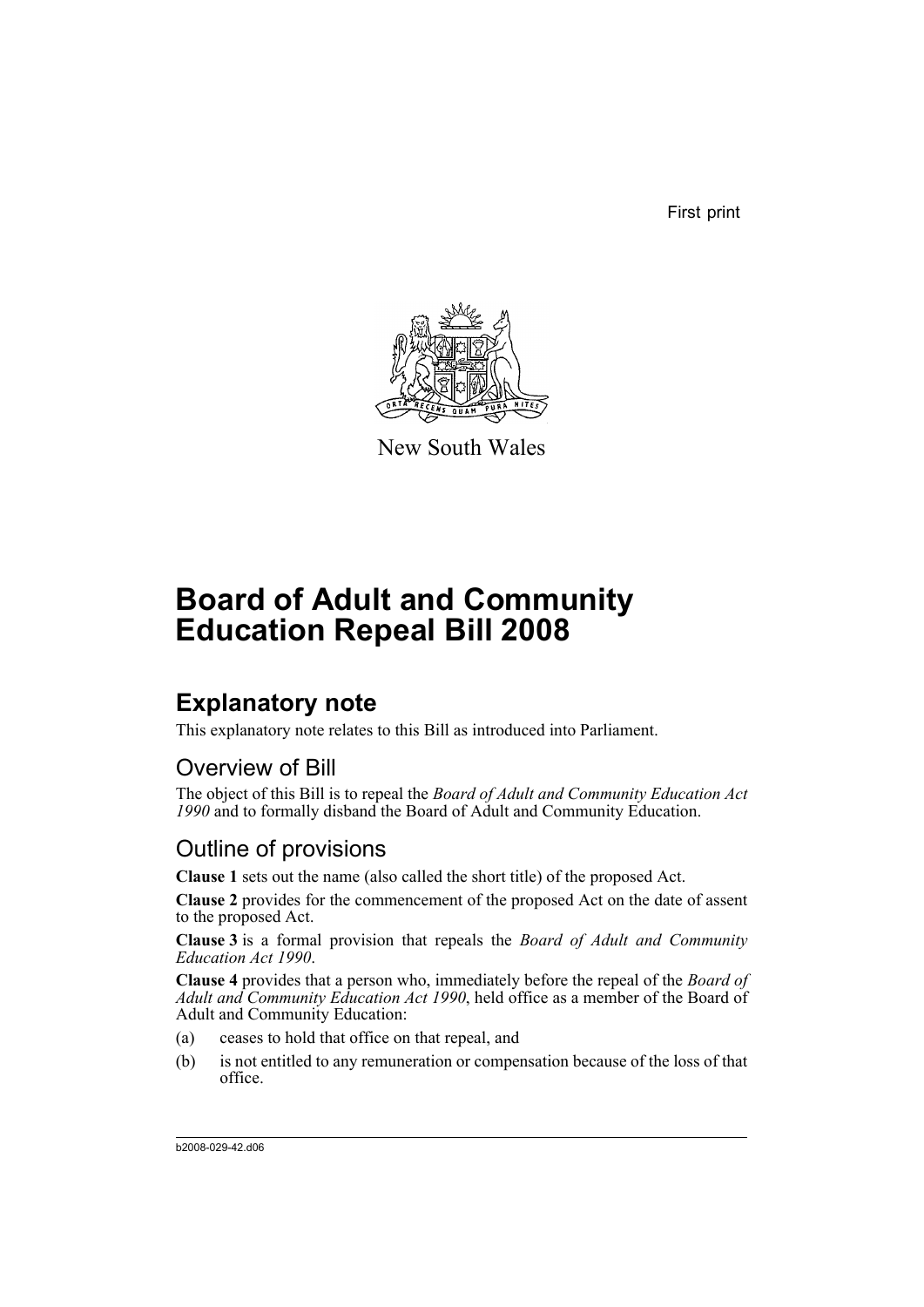Board of Adult and Community Education Repeal Bill 2008

Explanatory note

**Clause 5** is a formal provision that gives effect to the amendments to the Act and Regulation set out in Schedule 1.

**Clause 6** provides for the repeal of the proposed Act on the day following the day on which the proposed Act commences. Section 30 of the *Interpretation Act 1987* provides that the repeal of an Act does not affect any repeal or amendment made by that Act.

#### **Schedule 1 Amendment of other Act and Regulation**

**Schedule 1.1 and 1.2** make consequential amendments to the *Freedom of Information Regulation 2005* and the *Technical and Further Education Commission Act 1990*.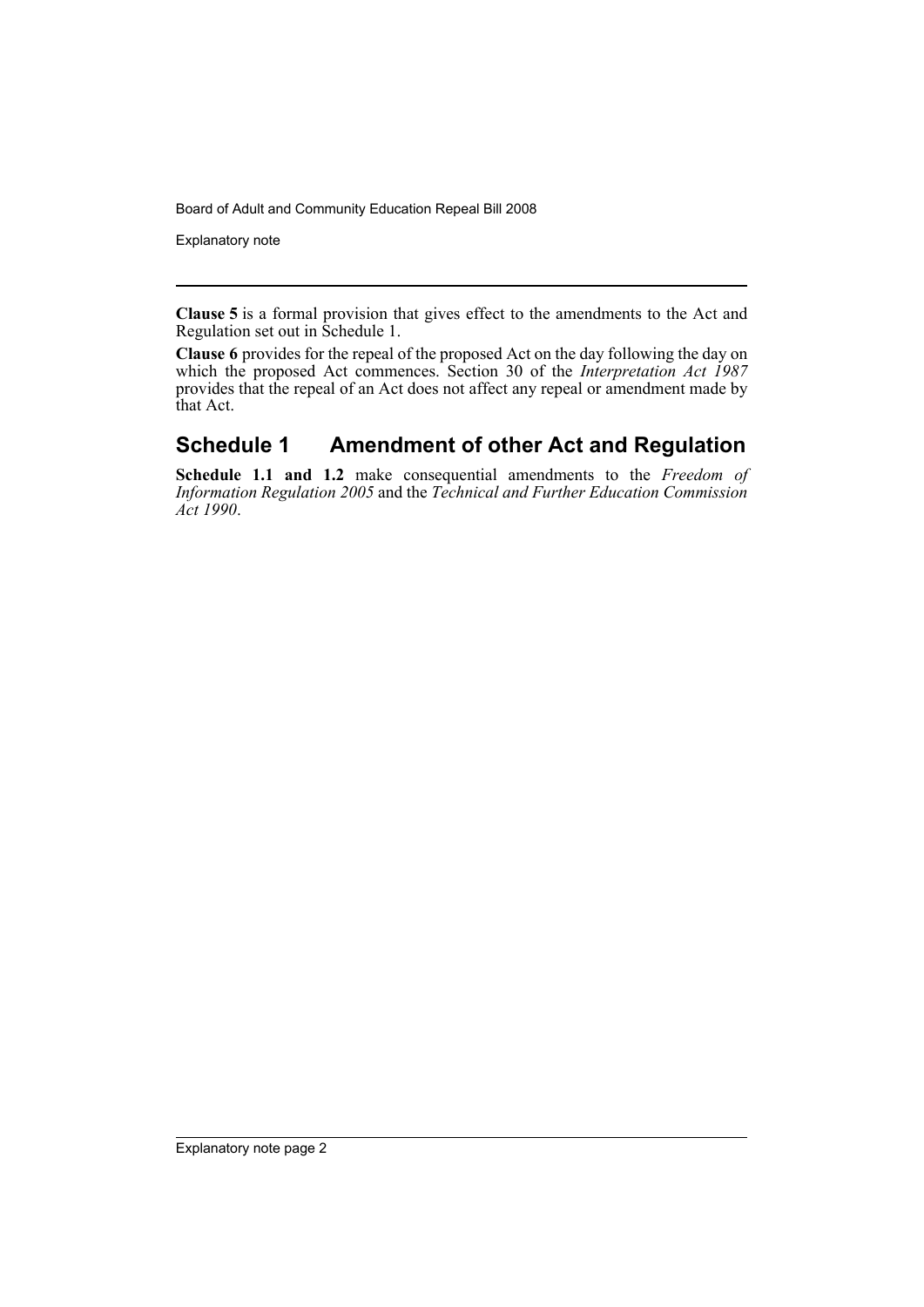First print



New South Wales

## **Board of Adult and Community Education Repeal Bill 2008**

### **Contents**

|            |                                                                     | Page |
|------------|---------------------------------------------------------------------|------|
|            | Name of Act                                                         |      |
|            | Commencement                                                        |      |
|            | Repeal of Board of Adult and Community Education Act<br>1990 No 119 | 2    |
| 4          | Members of Board to vacate office                                   |      |
| 5          | Amendment of other Act and Regulation                               |      |
| 6          | Repeal of Act                                                       |      |
| Schedule 1 | Amendment of other Act and Regulation                               |      |
|            |                                                                     |      |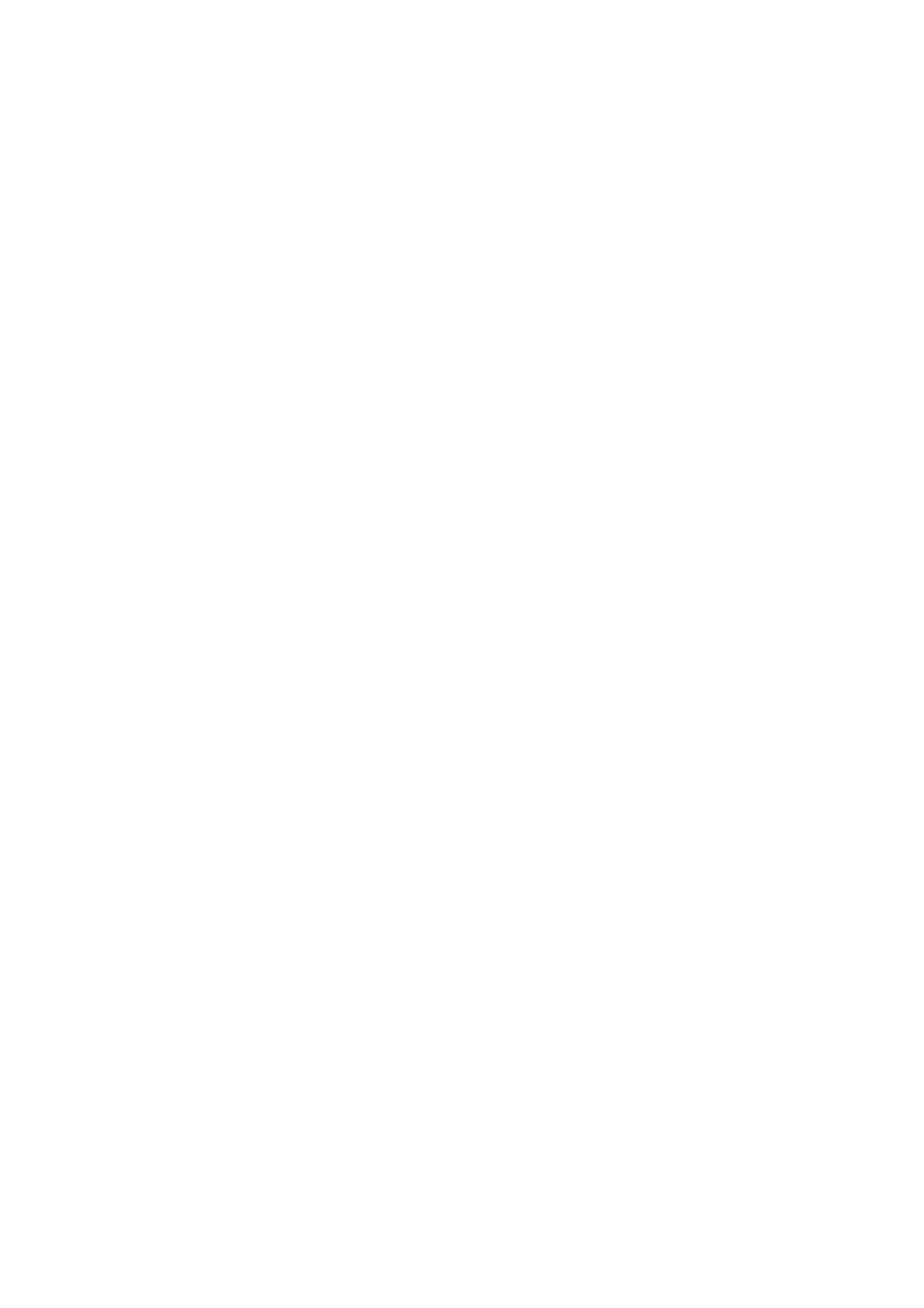

New South Wales

## **Board of Adult and Community Education Repeal Bill 2008**

No , 2008

#### **A Bill for**

An Act to repeal the *Board of Adult and Community Education Act 1990*; and for related purposes.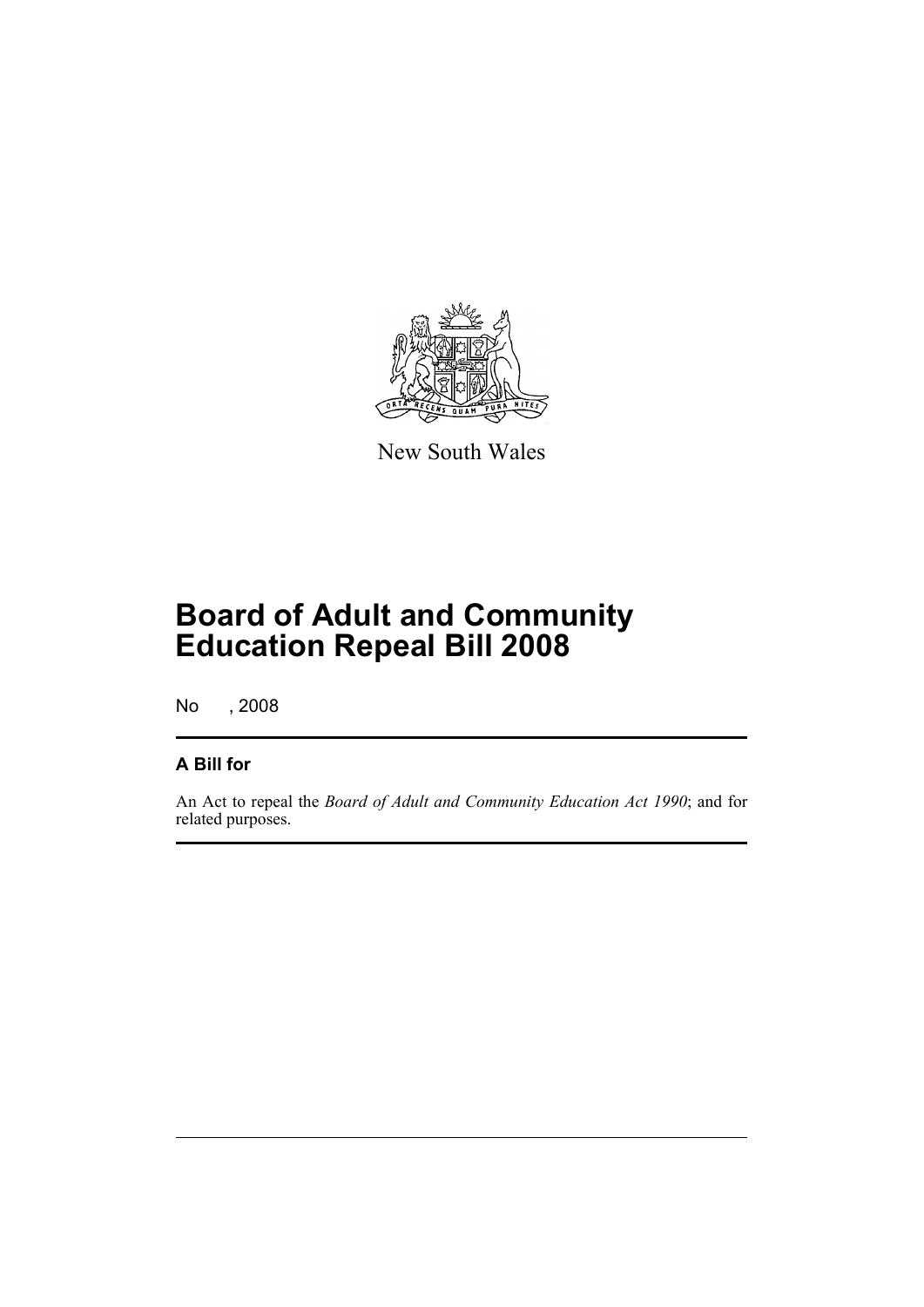<span id="page-5-5"></span><span id="page-5-4"></span><span id="page-5-3"></span><span id="page-5-2"></span><span id="page-5-1"></span><span id="page-5-0"></span>

| The Legislature of New South Wales enacts: |                      |              |                                                                                                                                                                                         |                     |
|--------------------------------------------|----------------------|--------------|-----------------------------------------------------------------------------------------------------------------------------------------------------------------------------------------|---------------------|
| 1                                          | <b>Name of Act</b>   |              |                                                                                                                                                                                         | 2                   |
|                                            |                      | Act $2008$ . | This Act is the Board of Adult and Community Education Repeal                                                                                                                           | 3<br>$\overline{4}$ |
| $\mathbf{2}$                               |                      |              | Commencement                                                                                                                                                                            | 5                   |
|                                            |                      |              | This Act commences on the date of assent to this Act.                                                                                                                                   | 6                   |
| $\mathbf 3$                                |                      |              | Repeal of Board of Adult and Community Education Act 1990 No 119                                                                                                                        | $\overline{7}$      |
|                                            |                      |              | The Board of Adult and Community Education Act 1990 is repealed.                                                                                                                        | 8                   |
| 4                                          |                      |              | <b>Members of Board to vacate office</b>                                                                                                                                                | 9                   |
|                                            |                      |              | A person who, immediately before the repeal of the <i>Board of Adult and</i><br>Community Education Act 1990, held office as a member of the Board<br>of Adult and Community Education: | 10<br>11<br>12      |
|                                            |                      | (a)          | ceases to hold that office on that repeal, and                                                                                                                                          | 13                  |
|                                            |                      | (b)          | is not entitled to any remuneration or compensation because of<br>the loss of that office.                                                                                              | 14<br>15            |
| 5                                          |                      |              | <b>Amendment of other Act and Regulation</b>                                                                                                                                            | 16                  |
|                                            |                      |              | The Act and Regulation specified in Schedule 1 are amended as set out<br>in that Schedule.                                                                                              | 17<br>18            |
| 6                                          | <b>Repeal of Act</b> |              |                                                                                                                                                                                         | 19                  |
|                                            | (1)                  |              | This Act is repealed on the day following the day on which this Act<br>commences.                                                                                                       | 20<br>21            |
|                                            | (2)                  | this Act.    | The repeal of this Act does not, because of the operation of section 30<br>of the <i>Interpretation Act 1987</i> , affect any amendment or repeal made by                               | 22<br>23<br>24      |